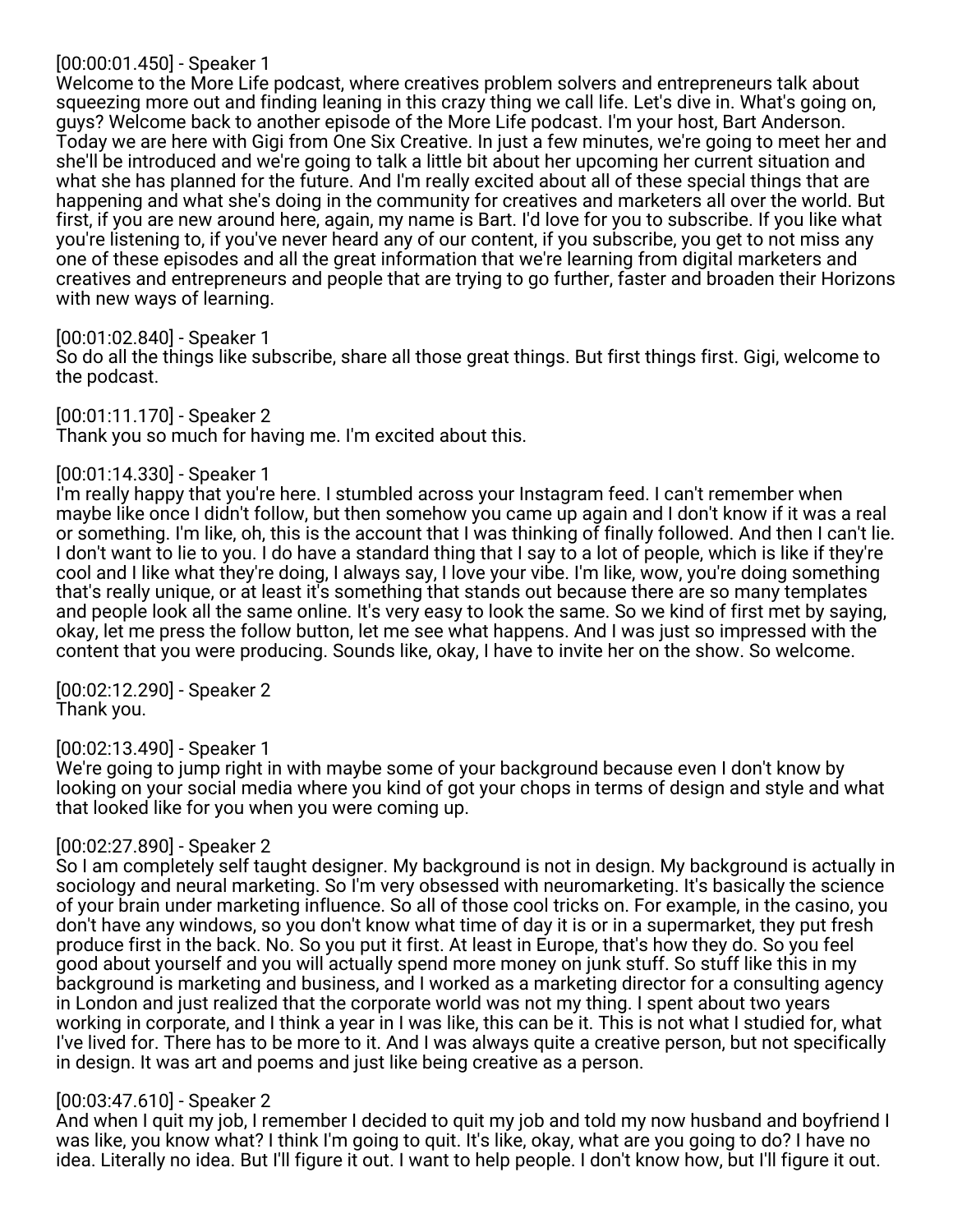And I quit my job. I remember I did so many different things. I had a YouTube channel at some point as a productivity coach that didn't go well. There is still some viral not viral at all. Some wild video on YouTube of me doing some coaching on productivity. Please don't go and search for that. That's going to be embarrassing. And you take that down. And I was just trying out different things, and I landed basically my past manager. She asked me to design a branded entity for her new business. And I basically went down the rabbit hole of YouTube trying to learn about brand identity and web design. I was like, this is really cool. I can express myself and help people at the same time. So that's kind of how I got into design.

#### [00:04:57.510] - Speaker 2

I can say that I had like a crazy passion for it straight away, but it was definitely something I really enjoy doing. And it was a way for me to express myself and help people at the same time. And very quickly I realized that design is definitely a skill that you can learn.

[00:05:13.540] Yes.

#### [00:05:14.060] - Speaker 2

But I had business skills that I can apply to my design career that will help me grow further, that will help me connect with my audience better. And I think that this is really when I start connecting the two. So the business skills and the design skills that I'm still learning. I've been doing this for six years, and I still think that I have a long way to go when it comes to design skills. But that's when I realized that I have something special and different. And I think that once I start really applying this, that's when I started connecting with my audience and putting out all of this content that I knew resonated with my audience as well. Very well, because I started really understanding them better. So that's in a nutshell, how I got to where I am.

#### [00:05:58.770] - Speaker 1

I love what you said there where you said you didn't have the natural skills, but you were able to learn them. And here's the thing. Discipline is more important than talent, so you can have natural talent. And if you rest on those laurels, if you don't actually develop anything further than that, somebody who is disciplined and continually learning and going through that evolutionary process of self discovery and refinement will overtake you. And actually pretty fast. It'll happen pretty quick. And I think people think of creative and artistic type roles or position as finite, as talent driven. The most talented and creative person will always be the one who is most successful and is able to land the most amount of jobs. It's not true. The person who spends the most time developing the craft and working in that craft space is going to be the one who is the most successful.

[00:07:02.640] Absolutely.

#### [00:07:03.590] - Speaker 1

Yeah. That's how the world rewards success. It's by the person who shows up. And I saw this once on like an Instagram post, you know, how they have reals and somebody just writing into a notebook that said 90% of success is just showing up every single day. Right. You just need to be so determined, not even that I'm going to outwork every person to my left and to my right, but almost like committing to yourself. These are the steps or the intentions that I'm looking to make. And here's how I'm going to behave moving forward, no matter what. This is how I'm going to live my life, because this is what I want for my career, for my life, my business, whatever it is. So you've been doing this for six years, which is really amazing.

#### [00:07:53.610] - Speaker 2

Yes. Well, I would say I quit my job six years ago. I've been running once this creative properly, I would say maybe three and a half because honestly, everything before it was just finding myself and figuring out what I wanted to do. So once it's creative, maybe three and a half, four years old, I don't know exactly when it was born. I don't know if you have this, but recently I stumbled upon my old branding, like all six different variations of my old branding. And I was like, what the heck were you thinking, girl?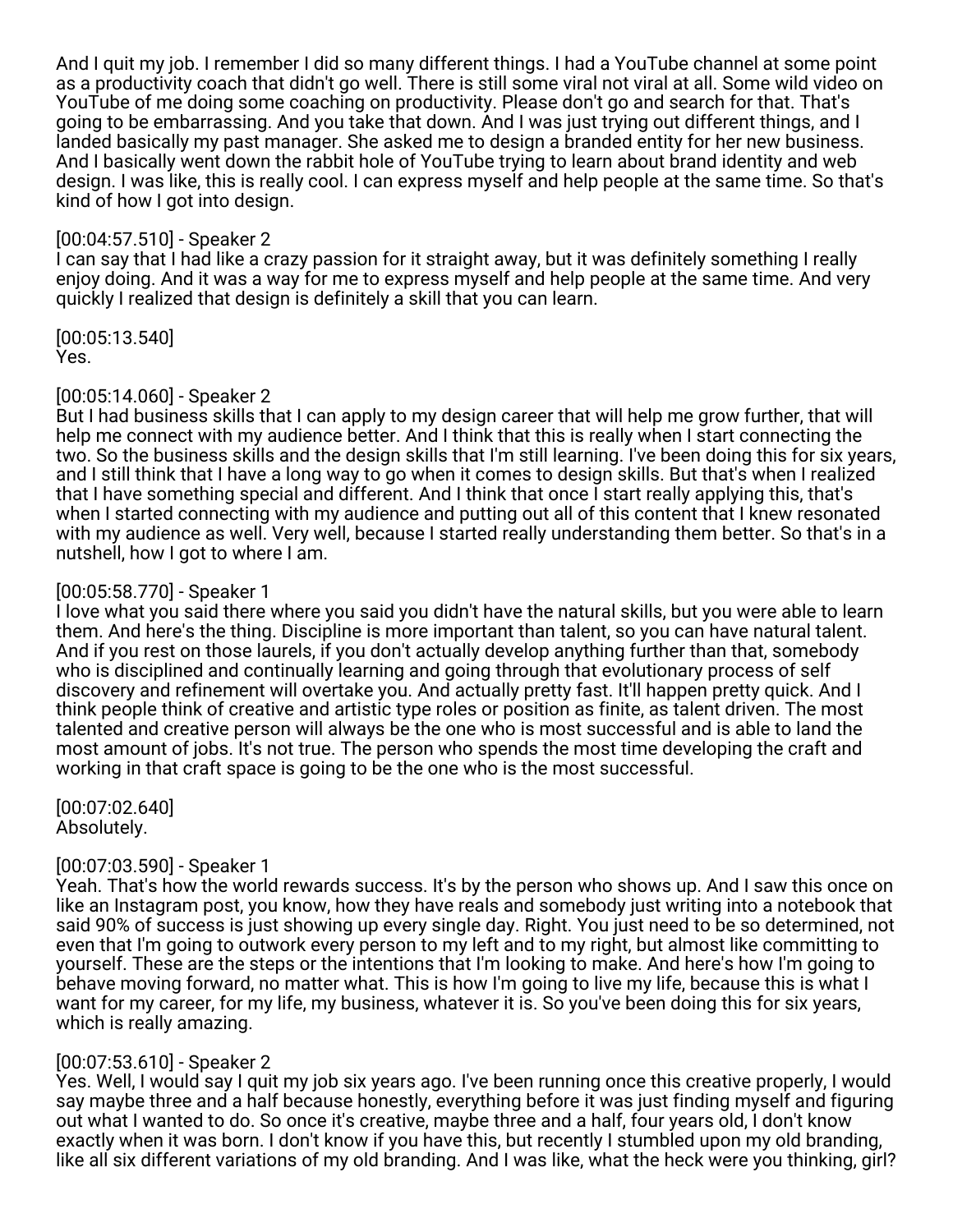## [00:08:27.930] - Speaker 1

I do know that very well. We just refined our brand very much. What's that called? Like the beginning of this year. And I've been so busy working on other people's branding that you don't work on your own. And brands. There's a reason why we have something called brand guidelines. Because if you don't have them. They're like on a road, a roadway or a highway. They're guardrails to keep you in case an accident happens to keep you on the road. And my brand was slipping and there were no guardrails to hold it in place. So I think it took us like five or six months to really refine. Nothing drastically changed. But at the same time, I can feel that I was losing control of this thing and things that should not be happening were happening. So we just took our time and we're like, okay, let's set the proper parameters. So this never happens again because this brand has been with me since 2015 or 16. So it wasn't built to sustain all this type of work back then. It's an old brand. So it's like we didn't build the framework into the secondary and tertiary styling of this brand.

## [00:09:48.650] - Speaker 1

We just have here's a logo and I can make logos for you. That was the whole idea. Okay. I need something to represent the company so that I can then sell this to other people as well. I love on your feed how clean it looks, how great it looks, especially with the content that you're providing. So the question I want to talk about is what made you want to help creative agencies and designers and stuff like that? Rather trying to be the creative yourself.

## [00:10:25.170] - Speaker 2

So this shift happened during the pandemic, actually. Okay, so up to the pandemic, I already had a six figure design agency where I was helping clients. And I got to the point where it was a choice of either I grow, so I always try to push myself. What's the next thing? How can we improve this? So at this point, I was like, either I have to grow, as in grow a team because I was getting too much demand for I'm a one person agency. That's the thing. I don't have project managers personally. I have one VA helping me on the technical side with all of my digital products. But I'm a one person and I never really had this idea of having a multi people agency. I don't know if you read the book Company of One. It's a really great book. And I really resonated with that because I wanted to remain as a company of one. And then for me, the question was, okay. So obviously I cannot take on more clients. I could raise my rates, but my rates are already quite high. So for me to raise my rates further would be working with bigger kind of multinational companies, which is also not something that I want.

## [00:11:44.550] - Speaker 2

So with the other option is like, okay, how can I increase my revenue without increasing too much the effort that I'm putting into the work? So the answer was passive income. And one note that I do want to say about passive income is that it's never passive. It's so not passive. It's so much more. If you're considering adding digital products and passive income into your business, yes, go for it. If that's really what you want. And you think that this is what's going to take you to the next stage. But do think about it, that it's definitely not as easy as people make it look. It's not that you create a product and it starts selling itself. If it does, it's awesome, but it's always the case. And then during the time when I was kind of going through this, the pandemic hit. And obviously a lot of projects started pulling out. Clients started pulling out because they were afraid of what's going to happen. So that was really a wake up call for me. Okay, let's actually rethink this because, yes, clients are pulling out. But during the pandemic, it was also an opportunity where a lot of people went freelance.

## [00:12:51.650] - Speaker 2

A lot of people started working for themselves. I knew that there was more creative on the market, and that's how I started going into the education side. I had so much to teach because my approach to the business of design is very different because of my background and how I approach this and how openly I talk about money prices, selling strategies, and all of that. So I had a lot to give that I was kind of holding on to myself. And, you know, it's like this kind of mentality at the beginning when you're starting out, that I don't want to say too much because I don't want people to know my secrets.

[00:13:26.140] - Speaker 1 No secret.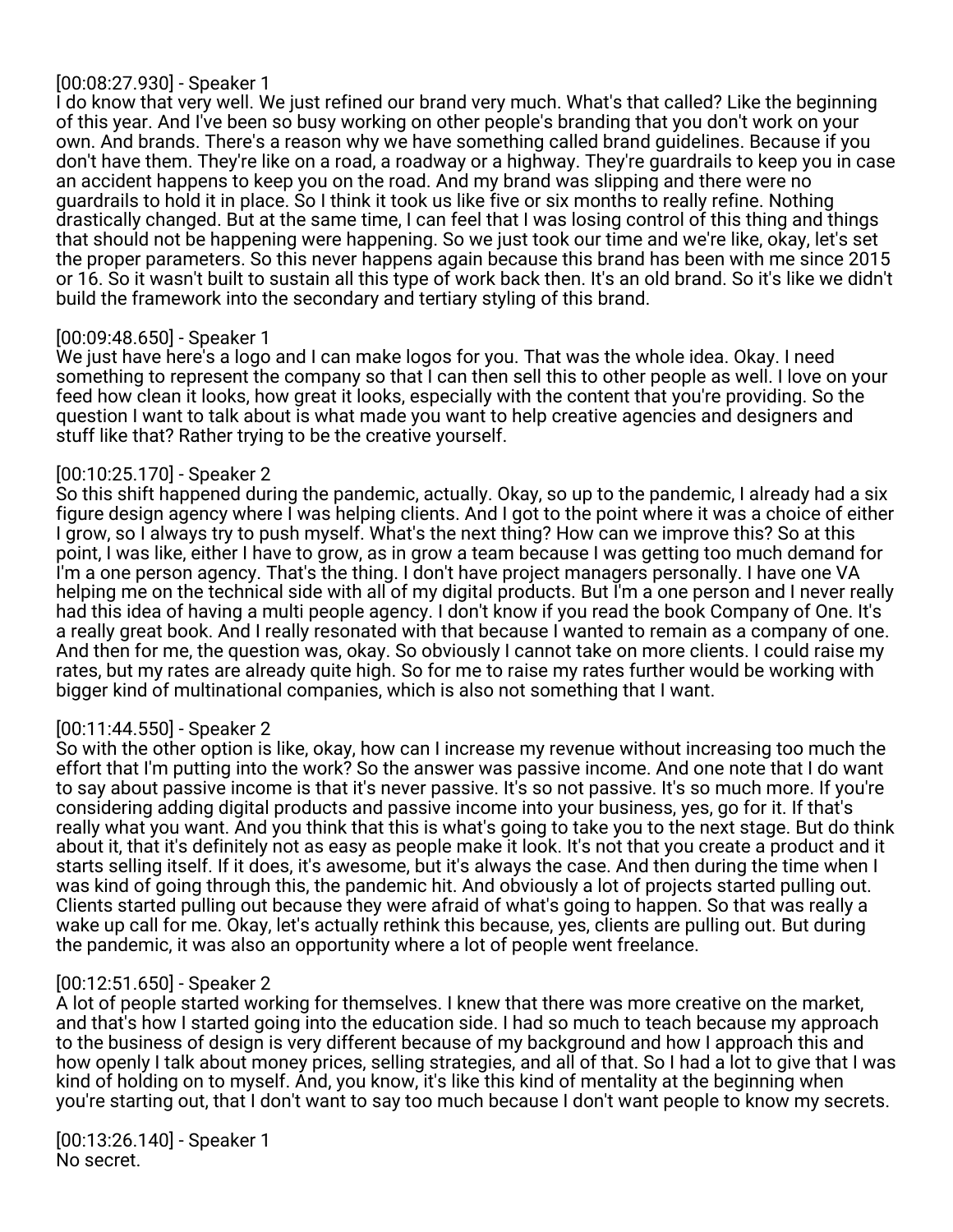# [00:13:27.210] - Speaker 2

Secret. Yes, exactly. But in my case, it was always about being very open and sharing a lot of value. So that's when I made the switch. And that switch was transformational for my business. Not something that I expected, but we launched an Academy with digital courses for creatives. My first launch was I had 72 students in the cohort, and I was planning for ten because it was my first course. I was like, I'm not going to set too big on my goals. I'm going to say ten to 15 students and end up having 72. So that was huge and definitely a big challenge. And after that, I started launching my digital templates for designers to help them with their entire client process because I know that this is something that I struggled with, and I know how much time I spent creating those templates. So I released that. And from there, we continued growing slowly and surely.

### [00:14:22.610] - Speaker 1

That's really inspirational. And you know, what the figure that I love the most and what you said you talked about company of one. I read that a while back on Audible. I listened to a lot of books, so this is where I've had this conversation multiple times with different people who I ended up coaching or mentoring or talking to, even on the podcast, wherever is that you have to know what you want, because what works for you, doesn't necessarily work for somebody else. So you made a distinctive choice. I read this book. I like this idea. I don't want to grow something super big. I don't need this to be like a 30 person team now. It feels a lot like a job and there's so much more risk involved. And you made a choice. Okay, I'm going to keep it small. So what does that mean for me? Right. Time is finite. There's only a certain amount of it every single day. So I can raise my prices, but they're already at a pretty good threshold. Or you can start to do different type of work, but that doesn't necessarily vibe with what you want to do, what you are passionate about.

#### [00:15:43.230] - Speaker 1

I always call corporate work or international. They call that paint by number. There's so many restrictions on what you can and can't do. So you have to make a decision and say, okay, so I'm going to go a separate Avenue and pivot what my business is to try and make this work in a new and better way. So this is where I'm like, okay, it's so suggestive, right? Like, which way do you want to take your own business? I know some people who do the same thing that I do, and they want it to be ten and twelve and 15 people as big an agency. I don't want to be an agency. I'm talking about our agency. I don't want it to be a one person agency. But I also am not interested in hiring employees. I'd rather work with contractors. Still keep it small where it doesn't feel like it's so much bigger than me. And again, some of the stuff that you're doing is very inspirational because I've always looked at, okay, so how do I go about because I've made a lot of I'm sure you've gone through this, too. I've made a lot of mistakes.

#### [00:16:54.690] - Speaker 1

I've been also very fortunate to have people around me, whether business coach or mentors, other creative agency people, to show me how to learn from those mistakes and what I should be doing. Instead, I have a lot of written notes and resources and things that I've had to really wrestle with because I was operating at a loss when you're doing these projects and you didn't know how to have conversations with clients and I'm losing money. So it's like, okay, here's how we work this, or how do I build an email sequence when I've never done that before? And it's really important now because I told the client that we can do this. And I don't know the amount of errors that I've made in the last three to four years. That's where it's like, okay, you can leverage what you know rather than what you can do. And I don't know, even if we are there yet, like myself, where it's like, I don't know if we're ready to do that. I feel like it's a big undertaking. I would love to know more about your process. How did developing. I think you said you started with a course first.

#### [00:18:03.750] - Speaker 1

Yes, I'm there. So I'm going to be selfish. I want to hear about it.

# [00:18:08.910] - Speaker 2

The thing is, I myself invested in myself very soon when I realized what I wanted to do. So we talked about the beginning of our chat, right. That you have to commit to yourself. You have to have the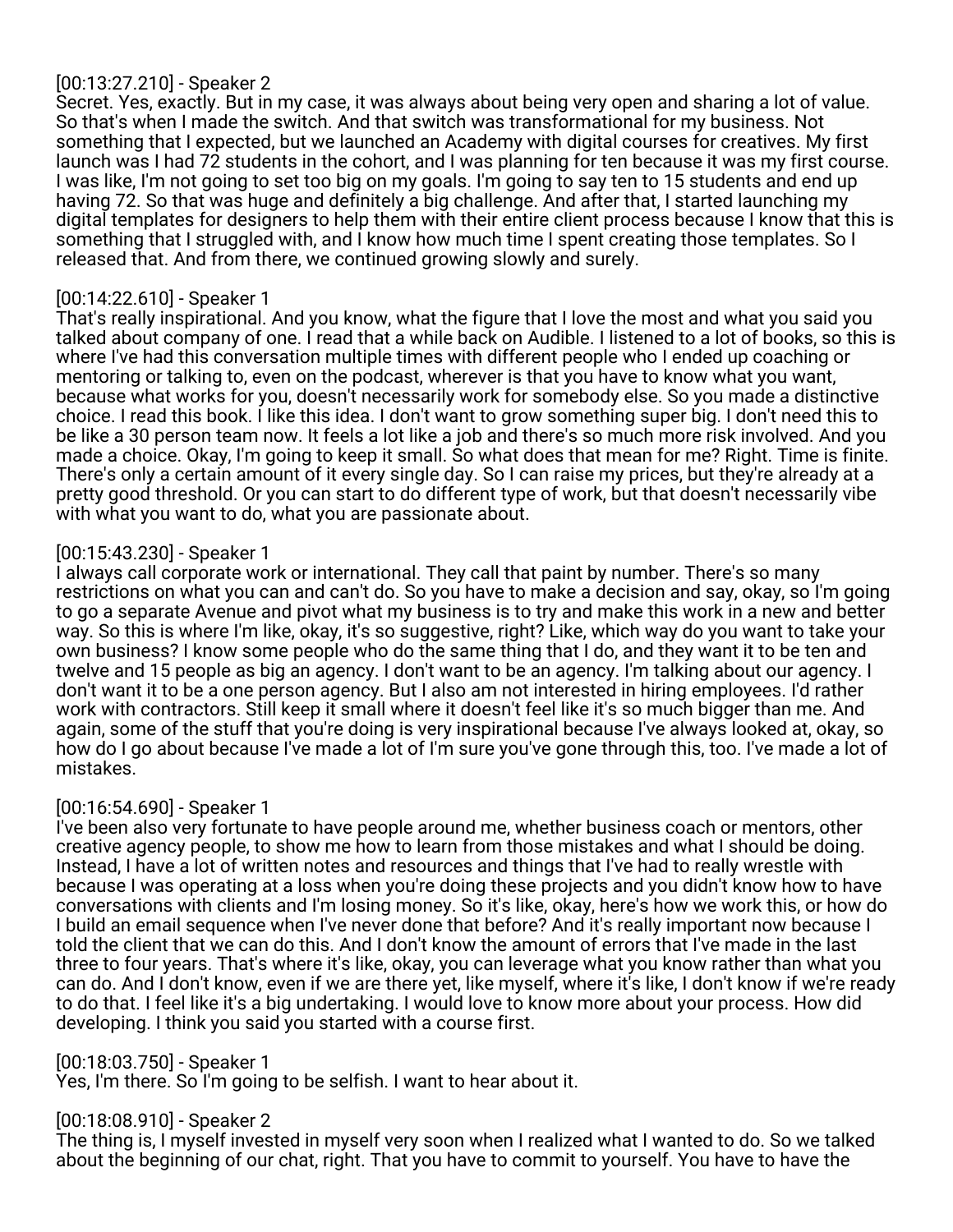discipline. And I knew for a fact that YouTube Academy is awesome. The problem with free content is that you're not committed to it. It's kind of like you sign up for this webinar for this training, and you end up not watching it. They send your replay. You promise yourself you're going to watch it one day and you never do. And that's the problem with free content. So that's why as soon as I figured out that once it's creative was the Avenue for me, this is what I wanted to commit to. I invested in three courses that really helped me understand the basics of being a designer. Because I had no idea how to be a designer and how to work with design clients. It was all self taught, I think, because I opened myself to the opportunity to invest in myself, I said, okay, I am going to invest in myself. I am going to do that.

#### [00:19:10.690] - Speaker 2

When I started to think about how can I help other creatives and other designers. That's why I thought, okay, well, I can create a course on the business of design and how to run your design business. And it was an interesting experience because I launched it as a beta. So the course didn't exist when I launched it. And I was very open, I told my audience, I'm launching this course. It does not exist. But I'm looking for people who are interested to learn this from me. And as you go through the course, I will be creating the contents for you.

[00:19:45.950] - Speaker 1 Really?

[00:19:47.250] - Speaker 2 And that's why I thought, well, people are not going to sign up for that Gigi.

[00:19:52.540] - Speaker 1 You started a course without a course.

#### [00:19:54.640] - Speaker 2

No, it didn't exist. I love it. And my approach to sales is very open. I do not like sleepy sales strategies or anything like this. I'm very open. I see exactly what's happening. So to my audience, I said, this course doesn't exist. But I promise to teach you everything I know on this, this and that. I did have a sales page. It was at a beta price, so the beta price was quite low. And obviously a lot of people could afford it. Okay. But as soon as we opened the card, the anxiety that I started feeling when every stripe notification was like, every couple of minutes there's a kid. And I remember looking at my husband and I was like, what have I done? I've never done this before. I don't know how to deliver a course.

#### [00:20:47.250] - Speaker 1

Okay. Just so that I want to break it down really good. How many around approximate followers did you have on Instagram or whatever? Linkedin, Facebook, whatever your best social media was. How many people did you have following you?

[00:21:01.530] - Speaker 2 At the time, I had about four and a half thousand people following me.

[00:21:07.450] - Speaker 1 Yeah.

#### [00:21:07.910] - Speaker 2

And that was also when I was invited to be a speaker on the Simply Profitable Designer Summit, which is one of the biggest summits for designers of the year. And since then, I've been a speaker every year. But that was my very first speaking opportunity directly to designers as well. Before that, I was on podcast talking to potential clients rather than designers. And after that summit, I started having so many people subscribing to my email list and Instagram account. And I was like, what am I going to do with these people? I don't have a product for them. I have nothing. So that's actually how the course was born, because well, before the course, I had a free challenge that I basically launched in one day. And it was the same thing. I didn't have a free challenge. I quickly put a sales page up, and every day I was sitting there and writing an email. So it wasn't something I planned for.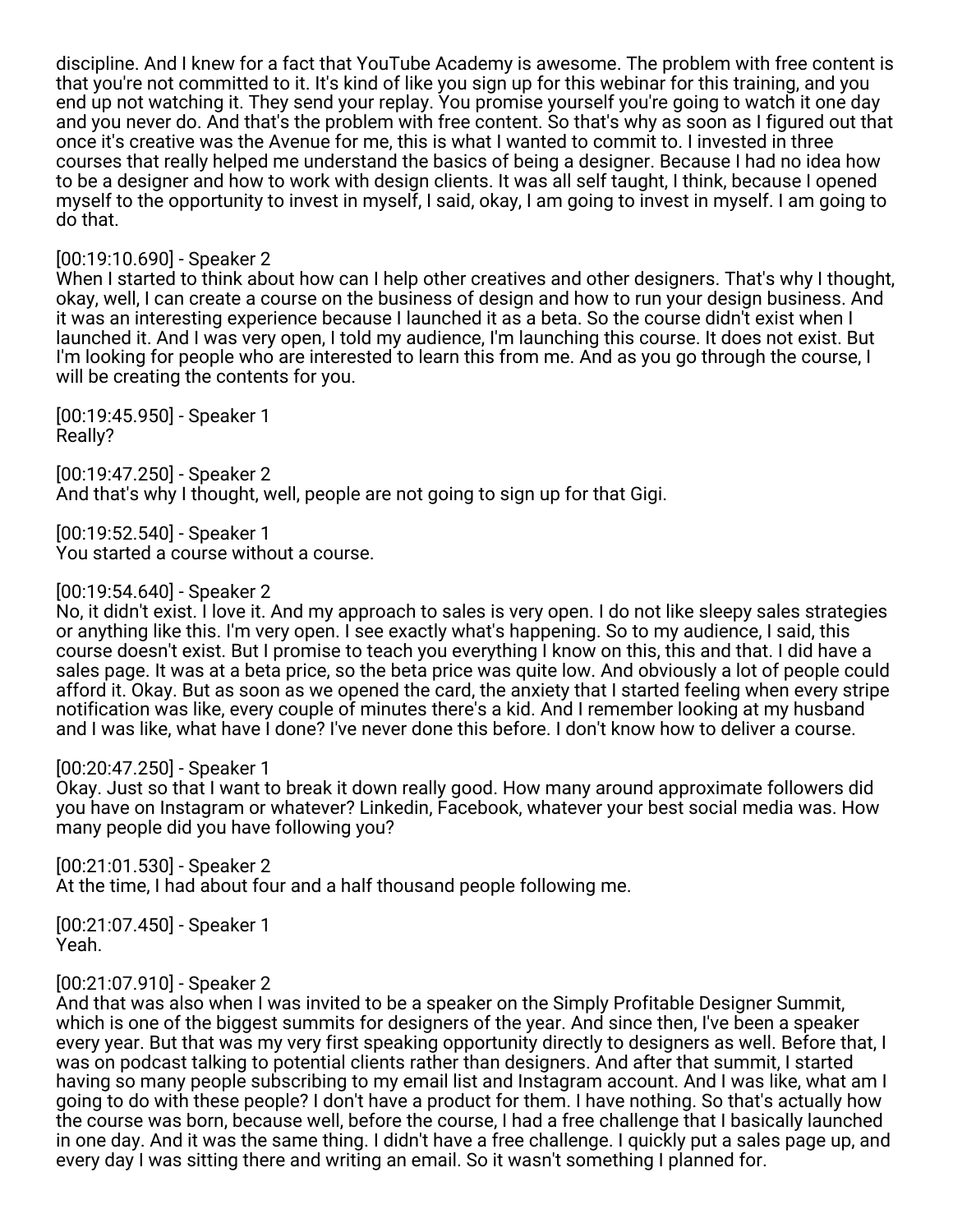[00:22:00.420] - Speaker 1

It wasn't like an automated email sequence. It was you writing on that day to go out that day.

# [00:22:06.460] - Speaker 2

And I think this is an important thing to learn is that you have to adapt in your business. If you have an opportunity, you have to adapt to it, and you have to take those risks and chances. I didn't know what will happen. It could have been a complete flop. But I promised myself that I'm going to try. I see an opportunity here. I'm going to try, and I'm going to take that risk. So for the challenge, I signed up about 350 people to the challenge, and that was a free five day email challenge with a Facebook group. They were receiving one email per day, and I was also in the Facebook group daily. And then on the last day of the challenge, I pitched to the challengers about the course and also sent an email. And I did some stories, I think, on Instagram, I didn't even have this whole cart open and this super ramp up period and all of that because it was a beta and I wanted to test the waters and understand if I was even a good teacher. I didn't know that because I was always behind the scenes talking with my clients.

## [00:23:15.110] - Speaker 2

I was never really in front of in the stories all the time like I am today. So anyway, that course went really well. As I said, it was 72 students signed up and best experience ever. Tons of testimonials from that. And obviously a lot of validation. That what I'm teaching, and the way I'm teaching it as well. Was the right way.

[00:23:38.020] - Speaker 1 So how did you do the course? Was it live or was it pre recorded?

[00:23:44.850] - Speaker 2

It was the most intense six weeks of my life. I am so grateful for my husband, who was just supporting me because I was basically not available for six weeks, because, again, it was delivered every week, basically.

[00:24:06.430] - Speaker 1

So you were recording it and then sending it out right away.

## [00:24:10.150] - Speaker 2

Exactly. So I recorded module one, and after a while, the students were going through module one. I was recording module two, and the next week the same, and the next week the same. It was very stressful.

[00:24:25.430] - Speaker 1 Yeah, I can imagine.

## [00:24:28.990] - Speaker 2

But I really connected with the students, and I was very available to my students as well. And that was another selling point. I was very open that this doesn't exist, but I want you to be open about what are the things you want to learn. So they were almost giving me the kind of questions and content they want to learn from me next week, basically. So it was interesting. And obviously, it helped me create a product that didn't exist that I can repackage and improve and then sell at a much well, now the price is three times higher than what it was back then also, because at the end of the course, I asked my students, how much would you pay for this? And they said, well, definitely around 1500 to two kwh. I would pay that for that course. So, yeah, that was a great experience.

## [00:25:20.110] - Speaker 1

Wow. I'm so impressed by how you adapted. Like you said, the business. And now it became you are now a content course writer. You're in the education space all of a sudden. So I'm just, like, impressed with how that even comes to pass. Like, how do you make a transition like that? So it's almost like a gut feeling. You have to have that conviction saying, I know this is what I want to do. And like we said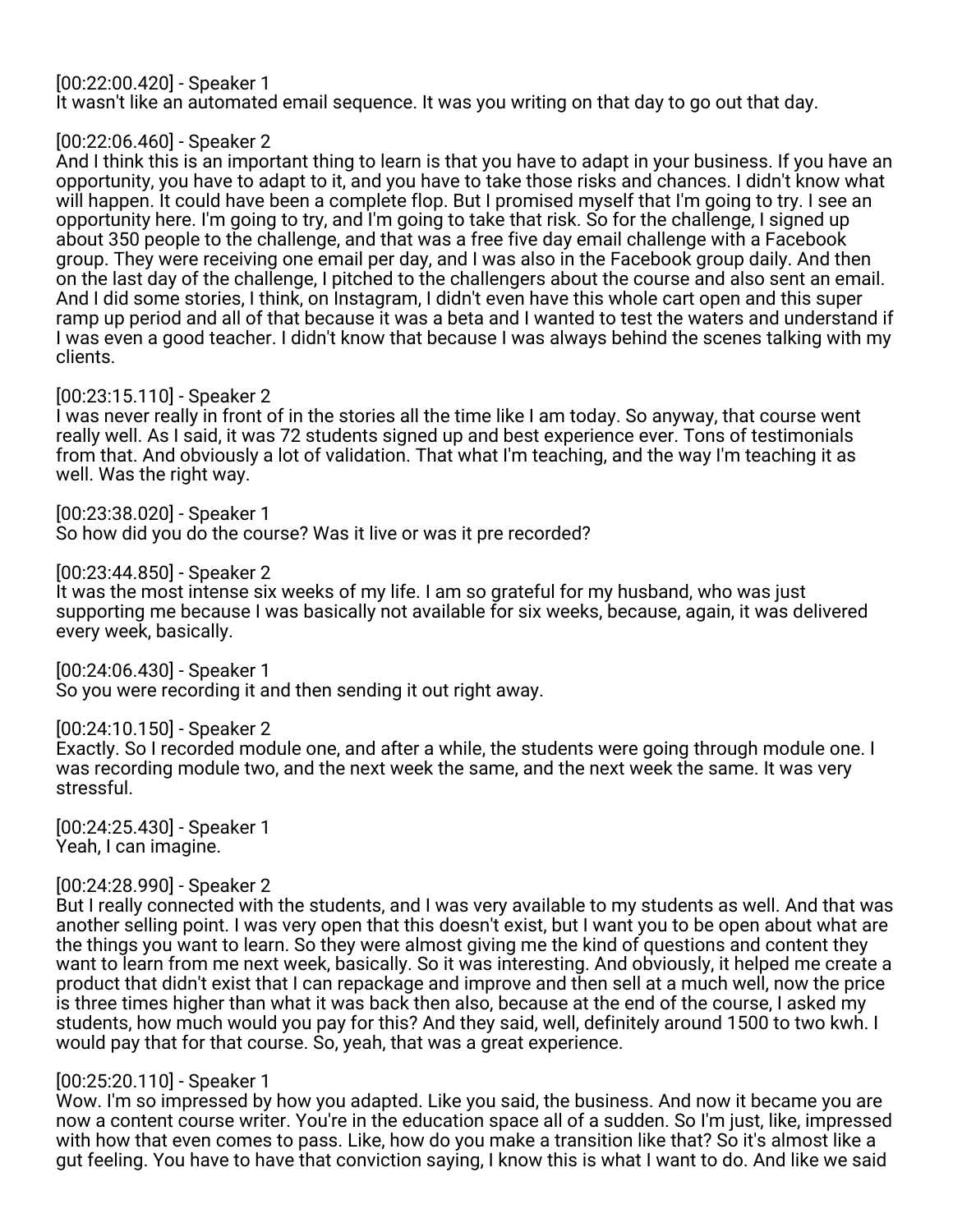at the beginning, being true to yourself and understanding what you want and then being disciplined to show up and do it, because I could feel the stress of having to write something every week and develop a course, especially even though people are giving you a little bit of money, you still feel a responsibility that they gave you some money. I want to make sure they leave with something. And this is also, I'm sure, as you did, use this as a fact finding experience where, okay, I can now understand what these students need, what are the things that best can support them and how you can develop the course. And I'm sure you've gone through a lot of different yes.

### [00:26:37.690] - Speaker 1

I feel like you've gone through a lot of different iterations of the course, but you've developed and grown it to a place where you feel most comfortable about it. Yeah.

### [00:26:47.950] - Speaker 2

I think when it comes to especially content, I talk a lot about it with my audience because I think creatives naturally attract other creatives on Instagram, for example. And that's where a lot of creatives, they struggle like, oh, I'm not attracting my clients, I'm only attracting other creatives. And that's where a lot of creatives make that transition into education, because they're like, oh, well, my audience is already creative, so I might just convert them into something. But when it comes to actually that transition, I don't think every creative needs to go into education. If you don't like it or if you're doing this purely to get more money, I don't think that this is the way to go. As I said, it has to be a natural calling. You have to be passionate about what you're teaching. You can't go into just for money or just because you already have an audience for that. If you're passionate about actually delivering projects, your clients working with clients, but you struggle with attracting clients, then the problem isn't that you need to go into education. The problem is in your marketing is in what you're doing in your business.

## [00:27:56.670] - Speaker 2

That's what you need to figure out instead of looking for other direction. You need to actually look around you and figure out what is it that I'm doing wrong right now and what do I need to figure out?

#### [00:28:05.780] - Speaker 1

So true. I think a lot of people because it's becoming more popular. It's already popular. Doing education for creative, doing education for marketing for agencies. There's a huge business for that. You see a lot of people who specialize in it on YouTube. You see a lot of people who offer courses and guides. Like, personally, I love to talk about business, about developing ideas, and about growing some things that's sustainable and healthy. That's why I started this podcast. This podcast was kind of like me giving back to the community that supports my life, right? Like, we do creative agency work because the podcast does not make me money. It should. But for the amount of information and the caliber of guests that we have on here, it should give me money. It costs me money. But I do feel like it's something that I get to help and educate and teach people in a way that is still minimum effort on my part having conversations. And then I'm lucky enough to have a team who will chop up and market this to showcase some of the highlights and for people to then pull information out of. If you're looking for a way just to give back, you can do that.

## [00:29:25.950] - Speaker 1

You don't have to jump into a full fledged marketing business. And I know it's also, you know this too. It's very trendy right now to kind of talk about how many streams of income do you have? How many other businesses have you started now that you have this one business? I'm guilty of it too, in the sense that now that we are way more stable now than we were when we first started in terms of our income, in terms of what we can generate, revenue wise, we're looking to expand to say, okay, what is the most profitable way I can share the knowledge that I have rather than the time that I'm spending to still afford a life. And there are two kinds of people in the world. There are people who are looking to get rich, and there are people that are looking to just live comfortably. A lot of people I just want to be able to afford my bills, not have to worry about money. I'm not looking to make like half a million dollars a month. That's not what they're looking. There are some people who are like, I'm trying to maximize.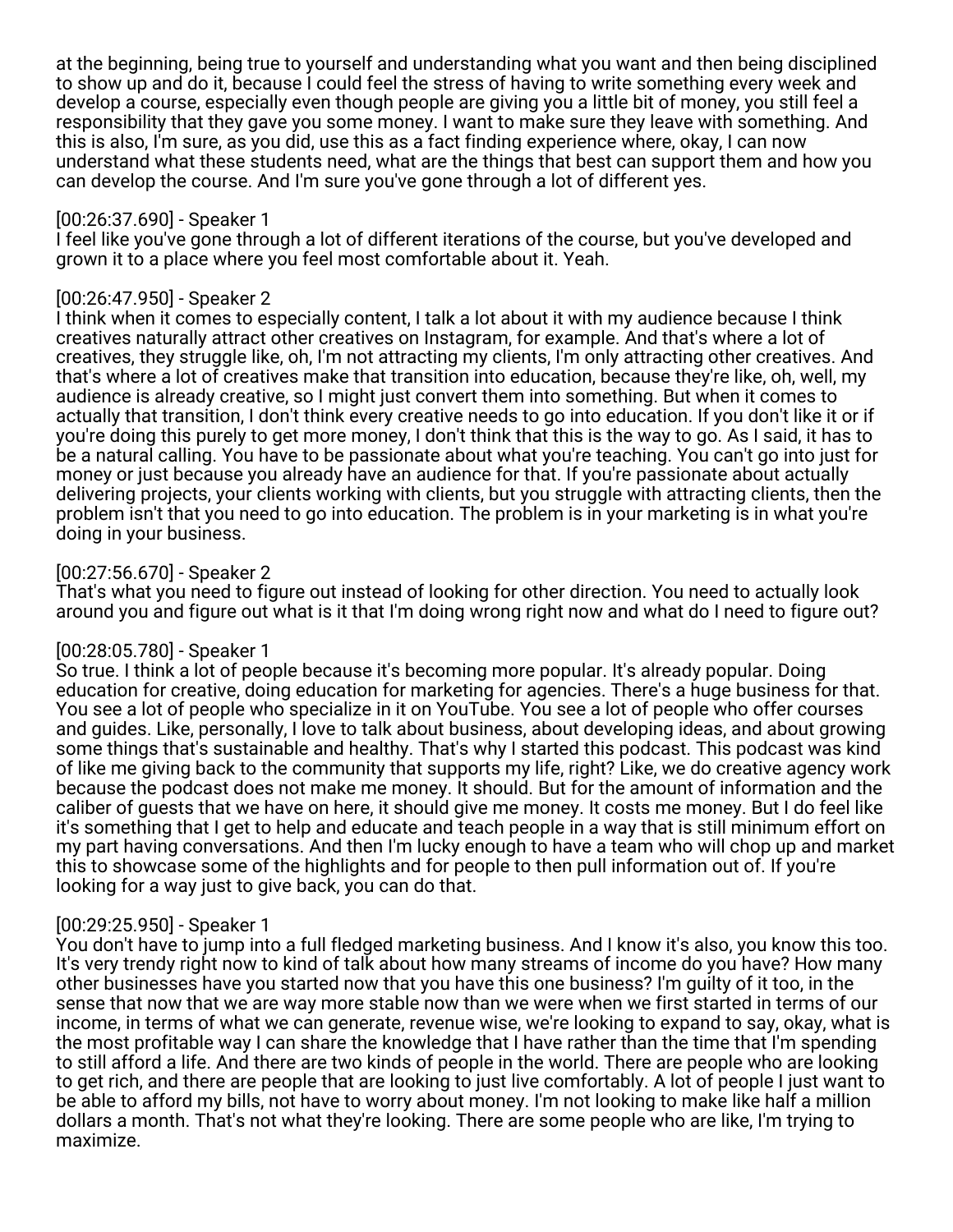## [00:30:29.690] - Speaker 1

And by two types of people, I mean two types of entrepreneur or business types. The second type is I'm trying to maximize every opportunity to leverage how much money I can make. And you have to also, again, like we've said multiple times, you have to decide, what type of person are you? And we had somebody on our podcast a couple of seasons ago talking about what is that victory or success or freedom number? What is the number that you require that's going to help you live the life that you want to live? Because for some people, depending where you live, maybe \$80,000 a year is enough. And for some people, \$50,000 a year, some people it could be even less. And some people it could be I need to make \$500,000 a year, and I'm trying to grow that \$500,000 into \$2.5 million a year. And that's what they feel that they want. So when you're going into a Pivot or a realignment in your business, it always goes back to what exactly are you looking for and what is going to make you the most happy? Because you can have lots of money and not be satisfied and not be happy.

[00:31:40.950] - Speaker 1 I'm sure you've seen this before, too.

#### [00:31:43.000] - Speaker 2

Yeah. And I think especially now, you know how it's so popular to say, buy this course and you'll be able to have six figure business or you'll be able to close a ten K product. All those vanity numbers, that pretty much like what they're saying is that if you do not have a six figure business, then you're a failure. You're not there yet, boo. And that's why I think it's so important to understand, well, what does success mean to you? And that's why when I'm trying to promote something, I always talk about scaling and growing. Whatever success means to you, that's what you should be aiming for. You can compare yourself with another designer and thinking, oh, well, they're just shared that they're earning 60K a month. There must be the deal. And I suck because I made ten K month. Tenk is amazing. What are you talking about? So I think you have to be really careful when it comes to numbers. And as you said, you have to also take into duration every single person's personal situation. I live in Switzerland, where the cost of living is the highest probably in the world.

[00:32:49.610] - Speaker 1 You're out there.

#### [00:32:50.990] - Speaker 2

Exactly. So my goal, what success looks like for me now, what growth looks like for me now is very different than when I lived in London without a child two years ago. My goals are very different now. So I think all of these things, you have to take them into perspective and think about your personal situation. And also remember that your situation right now is not your final destination. There is so much growth until there you cannot compare where you are at now to where you will be in a year if you continue showing up as we discussed at the beginning of this podcast.

## [00:33:28.260] - Speaker 1

Yup. Somewhere in the future you look much better than you look right now. That's what I tell myself sometimes you're like, oh man, I don't feel successful. Sometimes on paper you are successful, but you don't feel successful. Try to remind yourself, okay, you know what? This is a moment where maybe there are other circumstances as to why I don't feel as successful as I actually am. And like you said, you just have to know where you're at and that every moment or season is temporary because a new moment and a new season is, God willing, is going to be the next thing that's going to be happening to you. Right? So even though this month could be a bad month, or maybe this quarter is a bad quarter, but next quarter is a new chapter and you don't know what can actually happen in that. You mentioned even having kids. Kids are expensive, they cost a lot of money and they will empty your pocket. But I have two of them and my pockets are both empty. What I mean to say about that is the priority is different. I will gladly do with less to make sure that they are safe and comfortable.

## [00:34:41.730] - Speaker 1

So as long as you understand, again, your priorities about okay, this is important for me. I love it. Gigi, I feel like I can talk to you forever. So I want to make sure that we're respectful of time because I feel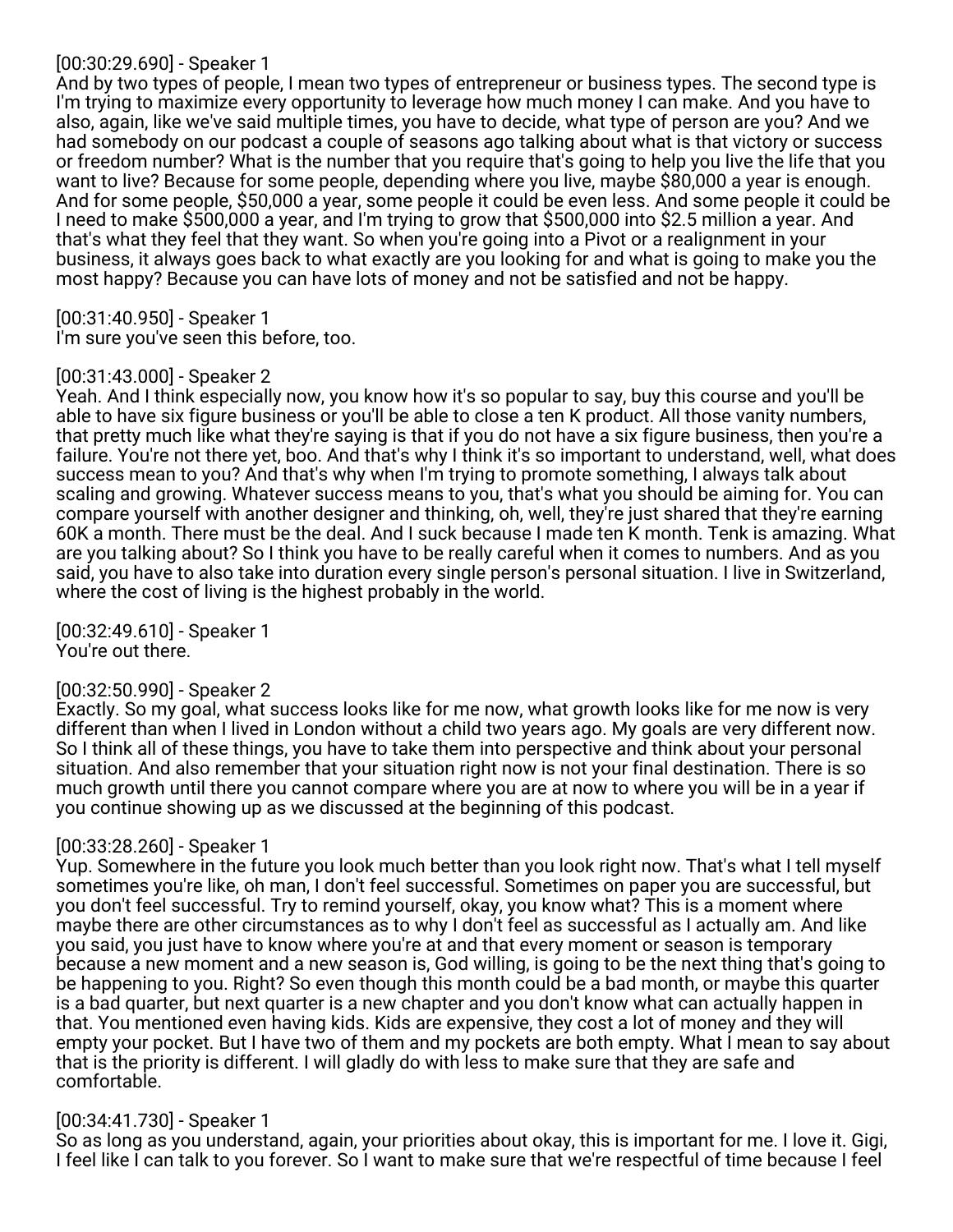like we have a lot of similar traits. And being in the creative and marketing space, it's kind of like an insider club or an entrepreneur club where you feel like, oh, you're like me, you're like me. We can talk about business and work all day long because we have a lot of similar experiences. And this is the part where I'm really excited. Again, I'm being very selfish. This interview, guys, I'm talking about the things that are most important to me. These are the things that I'm challenged with and that I'm thinking about all the time. And I have this idea for a SAS project and that's how I also found Lola Labs. And I want you to talk a little bit about it because I'm so excited to see Lola Labs. And that was one of the first things where I saw it could have been a post or something. I don't know how I found this link where I was like, wait, this is a kindred spirit.

#### [00:35:49.410] - Speaker 1

So I'm going to introduce it real quick. I use something called Dubsoto. I currently am trying to use HubSpot. I tried Pipeline. I just learned yesterday about close IO. I've been looking for something that's been made for agencies in terms of a CRM or a pipeline or sales solution. For a while, I have not been happy. I've been very close multiple times to say, fine, I'll go the route of HubSpot because they're really the only one in the space that can do all the things at a somewhat reasonable price. The reasonable price is like around \$1,000 a month, which is unreasonable. But a few times I've actually thought of to myself, am I really going to keep having 30 different accounts on different softwares to make my life, my pipeline and my sales and my projects, all that type of stuff work? And then sometimes it's like, can I afford \$1,000 a month to just give to us? That's like having another kid. And the joke is, every time, the thing that deters me every single time is that not only is it \$1,000 us, I live in Canada, so that's like a million dollars.

#### [00:37:13.030] - Speaker 1

The dollar difference, not only is it \$1,000 a month is that it costs around \$5,000 for somebody to set it up for you because it's an empty box. There's nothing. No workflows, no automations, no templates. There is nothing for this software. When you get the software, it's empty. So you have to build everything, all your forecasts, your dashboards, everything. And that's where I'm like, okay, you know what? I'm going to walk away. I'm going to walk away. I'm not going to look at this anymore. I'm just going to keep using my lackluster almost good at some things, really bad at other things softwares. And then somehow I thought to myself, I'm like, what if I made a software? And then maybe a few months later I'm scrolling on Instagram and I see your profile. I'm like, oh, she has a great course. I think I've downloaded one of your resources and then I find your profile and I see you have something called Lola Labs on there. And I'm like, interesting, I'm very interested. I want to know everything. And it's not out yet, I guess under beta or under development 22,022. So I'm going to let you now, this is my backstory.

#### [00:38:27.130] - Speaker 1

I'm going to let you now speak and talk a little bit about what does that look like? What is the project, how that came to be? Were you similar to me? I want to know everything.

#### [00:38:41.590] - Speaker 2

I use a lot of tools in my business. I'm very about streamlining your business and making it as simple as possible. But the tool that I use currently is also diplado along with some otherwise other ones. The thing is, I signed up to Depsado when they were at their lowest price ever. I pay something very low right now and I don't want to cancel the subscription because, well, it's very cheap for now exactly. But I've had my frustrations with. I tried, I think all of the CRM out there and I always had frustration that it wasn't doing the things that I wanted it to do during lockdown at the very beginning of the lockdown in 2020 actually, Lucia, who is one of the co founders, were three people behind the Lola project. She approached me online when I was, I think I was running an online workshop for London community and she basically messaged me afterwards and said, I really love how you talked about processes and workflows and we have this idea. And I always had an idea in my back end that I wish I could just create a tool that will work for me.

#### [00:39:56.000] - Speaker 2

But I have no idea how to create a tool, I have no idea how to create a SAS. It's definitely not my area of expertise and I just didn't even know who to approach. So she said, hey, can we jump on a call and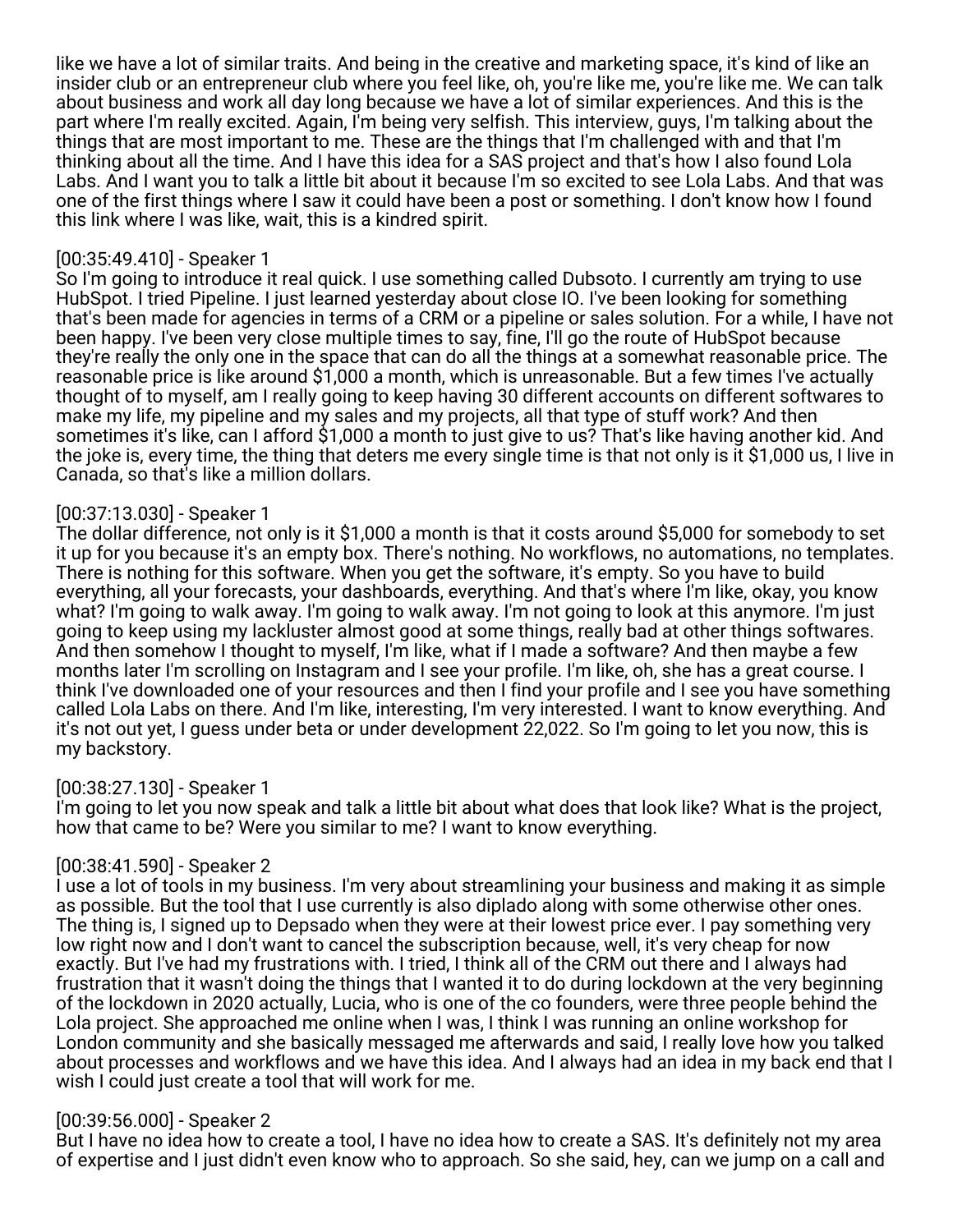discuss? And we instantly connected. And Luca and Lucia, they have a background in development, they have their own agency as well. And we started just brainstorming ideas. And the thing is, our original idea with Lola was to create a project management platform that will actually work for creatives, help them manage their projects better, have them manage also the communication and approval process with the client in a better way as well. And to be honest, that was our original idea. But what happened to Lola now is it's so much bigger than that. We are designing really a business management rather than just a project management platform. So Besides just focusing on the projects or your project workflow, having a clear timeline of a project approval processes, your client can get the deliverables until they actually pay because everything is behind a pay wall. This kind of stuff, the things that you need as a creative.

## [00:41:16.150] - Speaker 2

So there is that. But there is also the business management part where you can check all of your analytics and KPIs. And basically our goal is to help small businesses start positioning themselves and operating their business from a growth mindset instead of just being in the now. And I think a lot of especially freelancer small businesses, when they start their focus on the now and on the next sale, they finish a project and they're like, what's next? What's next? The next lead, the next sale, the next project, the next client. This is very exhausting when you run a business like this, and my advice for all those who are listening, you need to start thinking of your business from a growth mindset. Instead of thinking of what's next, think about what you already have, for example, all your past clients already and start thinking, how can you actually nurture those relationships to grow your business? Because that was my secret to growing my design agency is to focus on client referrals and past clients. So we're also incorporating that aspect. We're helping you learn and teach you how to nurture those relationships with your past clients, which is something that never really happened in the CRM platform to actually help you think about your business that way.

# [00:42:37.990] - Speaker 2

So we are currently finalizing the development and we're going to start the Alpha testing in the next few months and beta testing in summer 2022. So definitely I don't know if you're going to have a link or something, but jump on the wait list because we're sharing a lot of exciting features and also ask people feedback in our waitlist only Facebook group. So it's a very exciting project. It's very hard. I've never thought about the complications when you start building a software. All of the logical sequences. What happens if somebody presses this and what happens if somebody presses that? But it's very fun. If you're a problem solver, it's very fun. And I can't wait for it to be released because I think it's going to really transform and change the way small businesses are running other businesses.

## [00:43:33.130] - Speaker 1

I love it. Like I said, I'm even surprised, actually, that you said you are using Dubstado. And again, Debato is good for what it did at the time of where I was in my business, but where I want to go. I don't think the tool that can bring me there. And I think it's ironic that both of us on two opposite sides of the world were using the same tool. And it inspired us to be like, well, this is of recent maybe a few months ago, I was like, what if I were to do my own project and build my own thing? And Meanwhile, you have already started in doing it, both of us using the subtle saying this is not working. And then you look at what the other solutions are and you're like, this is not working. But it kind of led us to the same idea of like, how do we build something for agents? I think that space. I've looked at a lot of different competitors. It's very open. There's like eight people who do this. And of those eight, maybe three or four that are somewhat good. And out of the three or four, two of them are expensive or very expensive.

## [00:44:48.850] - Speaker 1

So you really have like one and a half maybe options. This is the landscape. Unless I don't know of any other thought, I've only seen about eight different options in this space. And it's very cool because I have another friend who was also on this podcast called Brady Sheer. And he went from the service based industry into a software based company, and it allowed him to grow in a new way, like exponentially, because whereas when you're in a service based industry, you have to convince each and every individual that how you are going to solve their problem, whether I need a logo that can